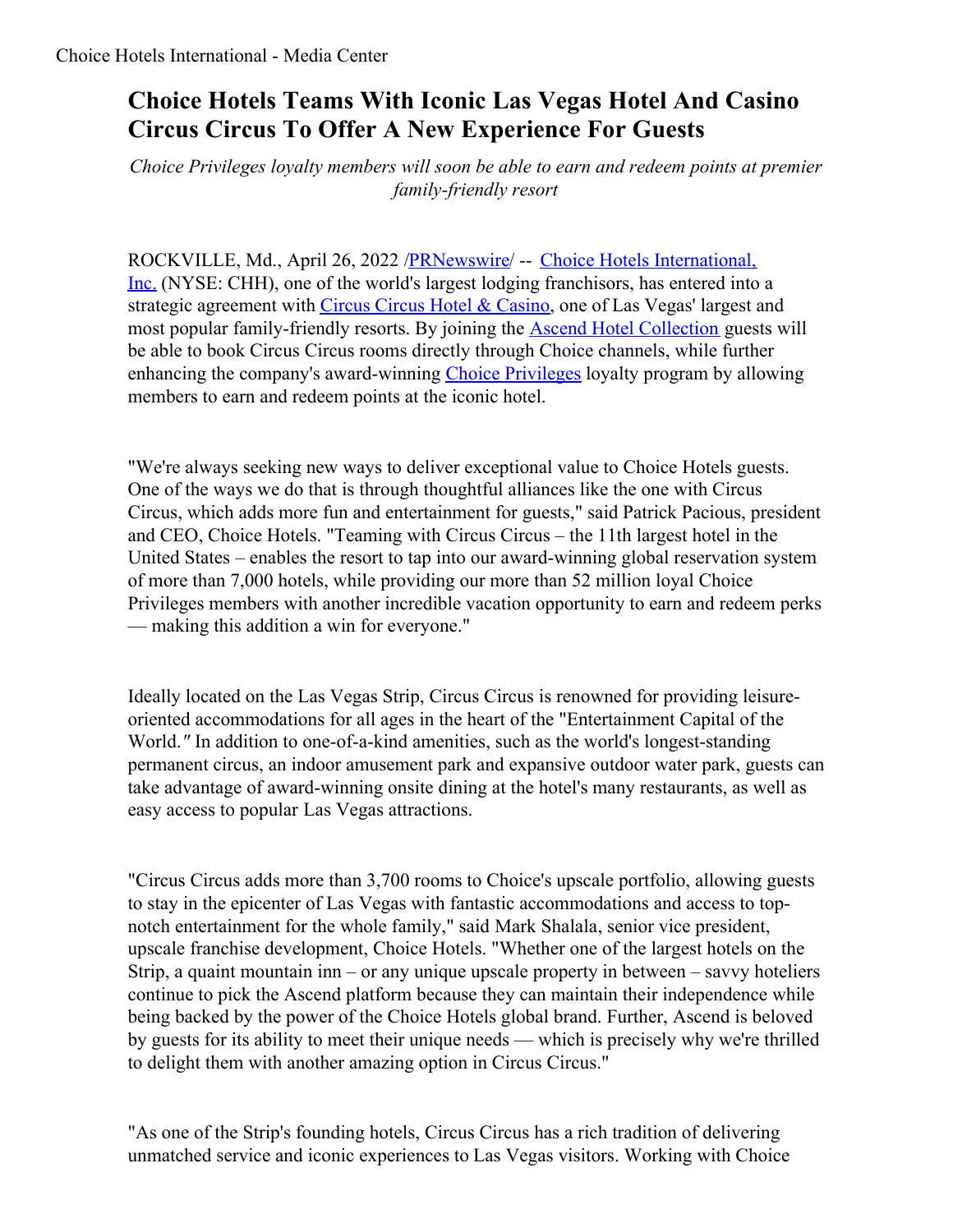Hotels and the Ascend Hotel Collection through this alliance not only enables us to build on this enduring guest promise for decades to come but provides Circus Circus with a competitive edge to reach new guests and markets through leading hospitality technology and powerful distribution channels," said Shana Gerety, senior vice president of operations, Circus Circus.

Named a top hotel loyalty program by both *USA Toda*y's 10 Best Readers' Choice Awards and *U.S. News & World Report*, Choice Privileges membership is free, offering fast rewards, including bonus points, airline miles, or credits for premium coffee and shared rides through the exclusive, one-of-a kind, *Your Extras* program. For more information or to enroll in Choice Privileges, visit [www.choicehotels.com/choice-privileges](https://c212.net/c/link/?t=0&l=en&o=3515650-1&h=2021835144&u=https%3A%2F%2Fc212.net%2Fc%2Flink%2F%3Ft%3D0%26l%3Den%26o%3D3036154-1%26h%3D1591896436%26u%3Dhttp%253A%252F%252Fwww.choicehotels.com%252Fchoice-privileges%26a%3Dwww.choicehotels.com%252Fchoice-privileges&a=www.choicehotels.com%2Fchoice-privileges).

## **About Choice Hotels®**

Choice Hotels International, Inc. (NYSE: CHH) is one of the largest lodging franchisors in the world. With more than 7,000 hotels, representing nearly 600,000 rooms, in 35 countries and territories as of December 31, 2021, the Choice® family of hotel brands provides business and leisure travelers with a range of high-quality lodging options from limited service to full-service hotels in the upscale, midscale, extended-stay and economy segments. The award-winning Choice Privileges® loyalty program offers members benefits ranging from everyday rewards to exceptional experiences. For more information,visit [www.choicehotels.com](https://c212.net/c/link/?t=0&l=en&o=3515650-1&h=1427744528&u=http%3A%2F%2Fwww.choicehotels.com%2F&a=www.choicehotels.com).

## **Ascend Hotel Collection: Let the Destination Reach You.**

The Ascend Hotel Collection® global portfolio of unique, boutique, and historic independent hotels and resorts is part of Choice Hotels International, one of the world's largest leading hotel companies. Recognized as the hotel industry's first "soft brand" concept, the Ascend Hotel Collection has more than 250 properties open and operating worldwide, including in France, the United Kingdom, Denmark, Finland, Ireland, Norway, Spain, Sweden, Turkey, Australia, Canada, Ecuador, and the Caribbean region. Membership with the Ascend Hotel Collection enables distinctive, independent properties to gain a global presence while maintaining their local charm. For more information,visit [www.choicehotels.com/Ascend](https://c212.net/c/link/?t=0&l=en&o=3515650-1&h=891475698&u=https%3A%2F%2Fc212.net%2Fc%2Flink%2F%3Ft%3D0%26l%3Den%26o%3D3036154-1%26h%3D1141489094%26u%3Dhttp%253A%252F%252Fwww.choicehotels.com%252FAscend%26a%3Dwww.choicehotels.com%252FAscend&a=www.choicehotels.com%2FAscend).

## **About Circus Circus Las Vegas**

Circus Circus Las Vegas is a privately owned hotel and casino that offers dining, shopping, entertainment and more than 101,000 square feet of gaming space. A family favorite Las Vegas resort since its inception, Circus Circus provides affordable rates for its nearly 4,000 guest rooms in its lodge, tower rooms, suites and RV Park, and family-fun activities ranging from the thrills of The Adventuredome theme park to live circus acts right on the casino floor. For information visit [www.circuscircus.com](https://c212.net/c/link/?t=0&l=en&o=3515650-1&h=2123627594&u=https%3A%2F%2Fnam10.safelinks.protection.outlook.com%2F%3Furl%3Dhttp%253A%252F%252Fwww.circuscircus.com%252F%26data%3D04%257C01%257CAmanda.Allen%2540choicehotels.com%257C4f78bade3b924d54a93208da1f42d0a6%257C5a5b746ac9354f2cbf6166b19af02702%257C1%257C0%257C637856669091742395%257CUnknown%257CTWFpbGZsb3d8eyJWIjoiMC4wLjAwMDAiLCJQIjoiV2luMzIiLCJBTiI6Ik1haWwiLCJXVCI6Mn0%253D%257C3000%26sdata%3DeMK4wwWyb4kWsc0telRzTlTS6kGWgV7rq1QeSObgYJQ%253D%26reserved%3D0&a=www.circuscircus.com), or follow the property on social media: Facebook: [Facebook.com/CircusCircus](https://c212.net/c/link/?t=0&l=en&o=3515650-1&h=555527178&u=https%3A%2F%2Fnam10.safelinks.protection.outlook.com%2F%3Furl%3Dhttp%253A%252F%252Ffacebook.com%252FCircusCircus%26data%3D04%257C01%257CAmanda.Allen%2540choicehotels.com%257C4f78bade3b924d54a93208da1f42d0a6%257C5a5b746ac9354f2cbf6166b19af02702%257C1%257C0%257C637856669091742395%257CUnknown%257CTWFpbGZsb3d8eyJWIjoiMC4wLjAwMDAiLCJQIjoiV2luMzIiLCJBTiI6Ik1haWwiLCJXVCI6Mn0%253D%257C3000%26sdata%3DtfL6G2IoZzPoTG58rpuPBbrC8l7XKdLDMlpexggJ6yo%253D%26reserved%3D0&a=Facebook.com%2FCircusCircus); and Twitter, Instagram @CircusVegas